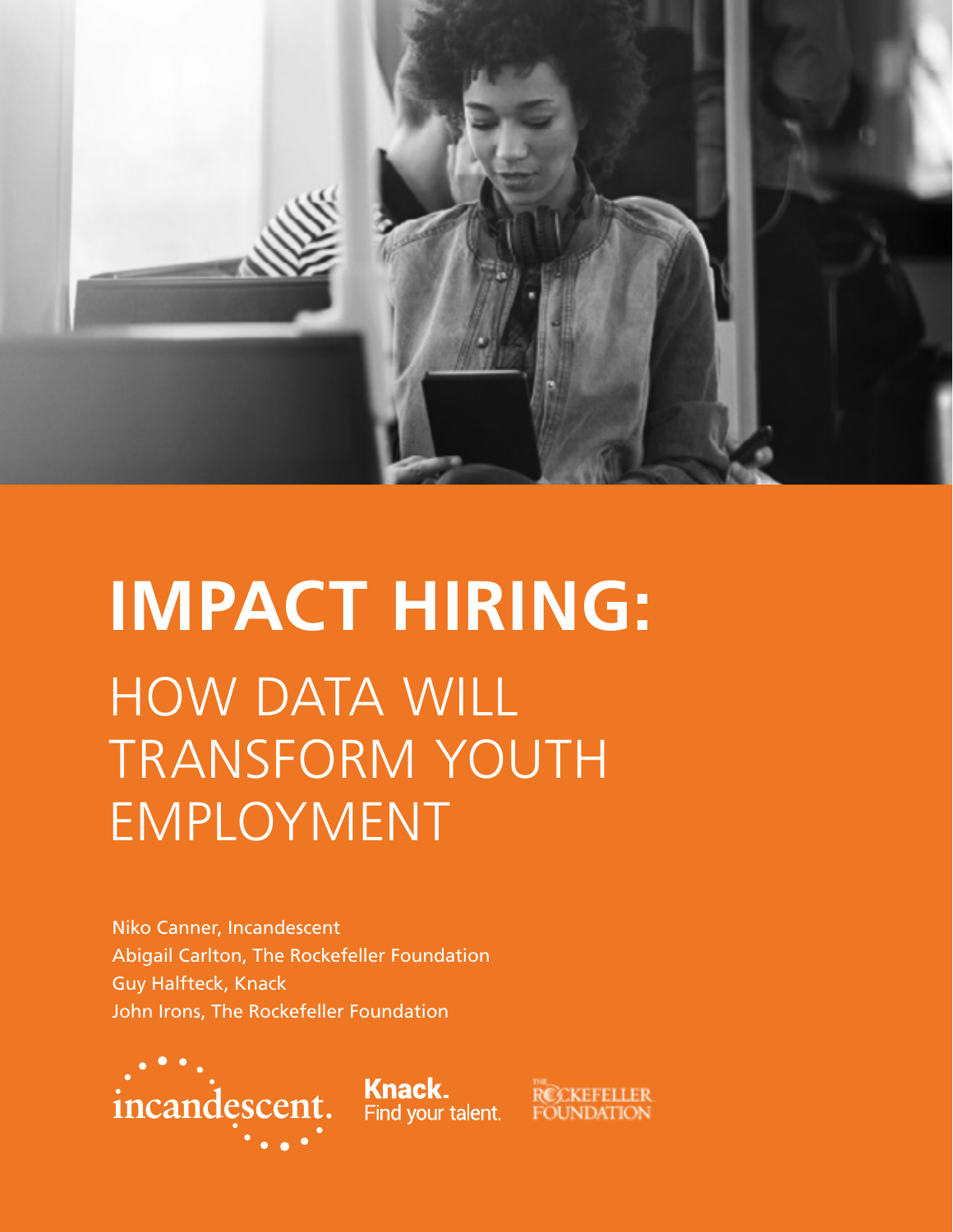**EXECUTIVE SUMMARY** 

**TWO PAIRED CHALLENGES:**  Youth Employment and Talent Quality at the Entry Level

**OUR STUDY:**  Predicting Job-Specific Performance

**UNDERSTANDING THE EVIDENCE:**  Debunking Six Myths

**THE DAMAGE THE MYTHS DO:**  Systemic Failures in Talent Markets

**A PRESCRIPTION:**  Data-Driven Hiring for Entry-Level Jobs

**APPENDIX**

**ACKNOWLEDGEMENTS**



# **CONTENTS**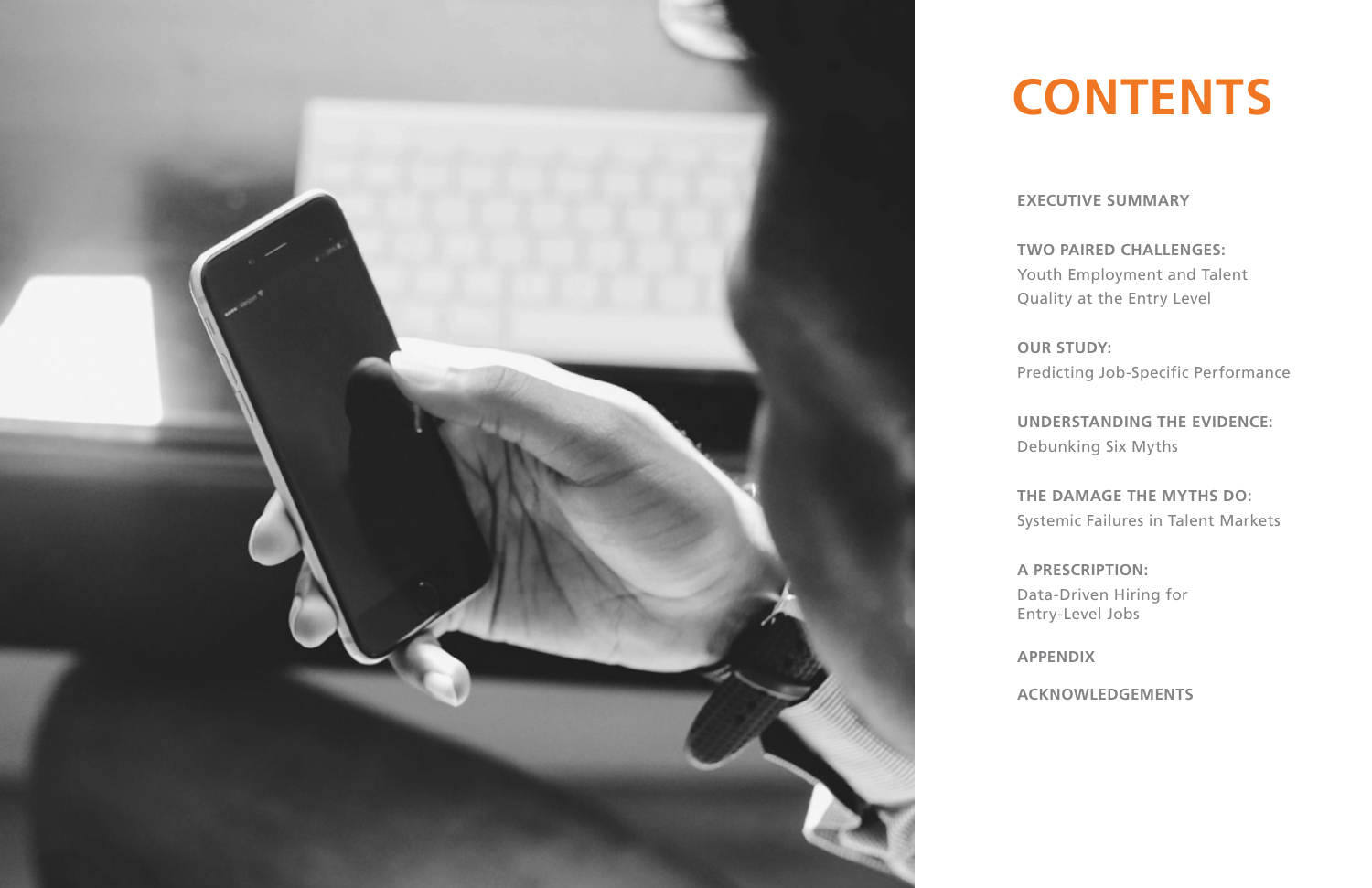Existing programs to address this challenge are expensive and difficult to scale, underscoring the need for a radically different approach to effect change at the ecosystem level.

Advances in predictive talent analytics form an important element of a scalable solution. These technologies enable employers to identify promising talent from a larger pool than they might traditionally consider and to make hiring decisions based on data rather than intuition. Because predictive talent analytics enable two-sided matching of youth with opportunities based on potential, youth seeking jobs can identify the opportunities that best match their talents, while employers can identify jobseekers who are best suited to perform successfully in their specific open roles. This creates a more liquid, better-functioning talent market, which breaks down a number of the barriers that hold youth back today.

To the best of our knowledge, the promise of these new talent analytics tools has not been tested in the context of youth employment. The Rockefeller Foundation and its grantee



### **EXECUTIVE SUMMARY**

*Youth unemployment in the United States is an intractable problem, especially for the vulnerable segment of "opportunity youth": young people between the ages of 16 and 24 who are neither in school nor work.*

Incandescent therefore partnered with Knack, a startup company that has developed mobile video game technology to measure talent markers and predict job performance potential, to conduct a pilot of game-based talent analytics with youth enrolled in programs at a number of community organizations. Six hundred "opportunity youth" participated in the pilot, allowing us to compare the full data set of their aptitudes revealed through gameplay with the corresponding data set for current jobholders at four companies.

The results of our study are compelling. Among the six hundred youth, 83% scored at or above the level of the company's average performers for one or more jobs. This research breaks down prevalent (and costly) myths about opportunity youth, presenting evidence that they have a similar distribution of traits and aptitudes as the general population, that they have the high potential necessary to advance beyond entrylevel jobs, and that the aptitudes and skills they demonstrate are not related to gender, ethnicity or level of educational attainment.

As so many fields have in recent years, entry-level hiring must also make the transition from relying on untested intuition to leveraging the power of data and evidence. Employers now have access to talent analytics tools that can enable them to develop a deep understanding of what attributes drive good performance for their current employees, apply tools to objectively assess these attributes, and access broader talent pools to find individuals with the most-valued attributes. The talent analytics tools that enable this vision for data-driven hiring already exist. The key obstacle to their implementation is institutional will.

Our study strongly indicates that datadriven tools hold great promise for changing the course of youth employment. Abandoning misconceptions about opportunity youth and transforming outdated hiring practices will not only enable employers to source talent widely and build a high quality entry-level workforce, but will also move the needle on youth employment at the ecosystem level.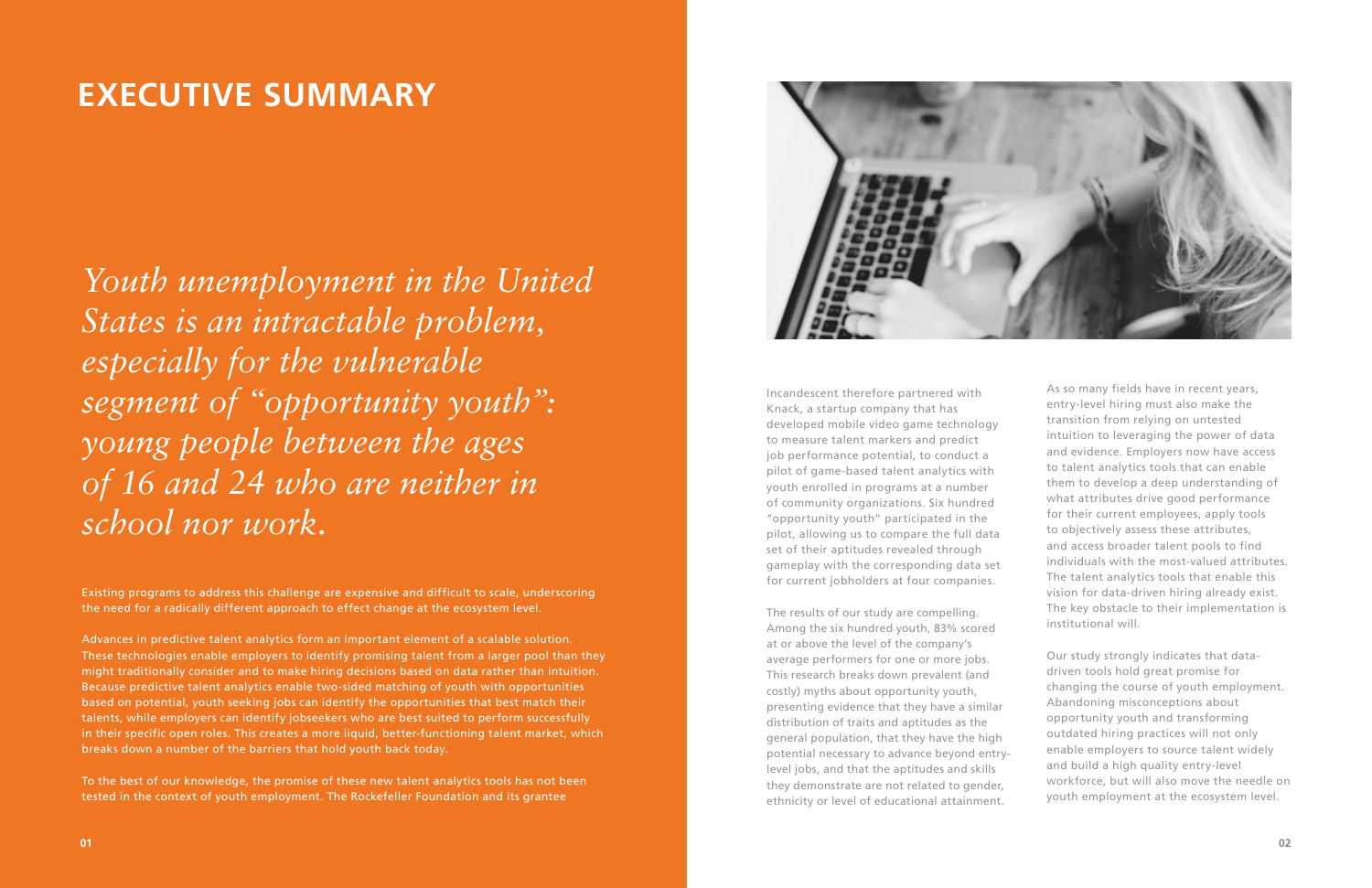### **TWO PAIRED CHALLENGES:**

Youth Employment and Talent Quality at the Entry Level

*Intractably high youth unemployment in the United States poses a threat both to our young people and to our national prosperity.* 

Following the Great Recession, youth unemployment reached a 50-year high before leveling off at 12.2%, more than double the general unemployment rate of 5.5%. $^1$  The costs of gaps in early employment for the more than 5.5 million young adults out of work are immense the total social cost, including factors like lost earnings, lower economic growth and higher government spending, has been estimated at \$4.75 trillion in present value terms. 2

Within the broad range of unemployed youth there is a particularly vulnerable segment: those between the ages of 16 and 24 who are neither working nor enrolled in school. Often referred to as opportunity youth, these young Americans frequently face additional life challenges, including lack of family and social support and severely limited access to quality education. Young people who are unable to find stable jobs by their early 20s are at risk of more frequent and prolonged spells of joblessness, permanently lower earnings over their lifetimes, and greater difficulty building a secure financial future for themselves and their families.

A wide array of programs exist to prepare opportunity youth to gain access to employment and succeed in their early roles. While they can be effective for many young people, the best of these programs are quite capital-intensive. YearUp, for instance, is an intensive one-year program that provides low-income young adults with both handson, job-specific training and a 6 month job placement at a tech or finance company at a cost of \$25,000 per participant per year.<sup>3</sup> Addressing the challenge of youth unemployment to any significant degree on the first call, generate higher customer satisfaction and complete more work per hour. In retail, food service and other fields, front-line workers are the face of the brand, significantly impact critical variables such as speed of service and contribute to customer loyalty and sales. Across a wide spectrum of roles, hires with a "better fit" stay longer, enabling their employers to avoid the costs of fluctuating staffing levels and of recruiting and training replacements. The Rockefeller Foundation has engaged with employers to explore the concept of "impact hiring"—an innovative approach

requires a dramatically less expensive approach that can be scaled up much more rapidly. At the same time that youth unemployment remains stubbornly high, many employers still struggle to find high quality talent for entry-level roles. Because entry-level employees represent a relatively large cohort in any business and are often the front-line workers who interact with customers, any improvement in job performance translates into significant business value and cost savings. In call centers, for example, higherperforming operators resolve more problems that enables employers to find better, more successful matches for entry-level positions by drawing on the youth talent pool. Impact hiring means rethinking how talent is sourced, measured, matched, and supported, implementing new processes and tools to improve entry-level hiring across employers. This study explores how employers can realize economic value by adopting novel tools and practices that efficiently unlock access to talented opportunity youth.

<sup>1. &</sup>quot;The Employment Situation." U.S. Department of Labor, Bureau of Labor Statistics, June 2015.

<sup>2.</sup> Bielfeld, Clive R., Henry M. Levin, Rachel Rosen, 2012. "The Economic Value of Opportunity Youth." Washington, D.C.: The Corporation for National and Community Service and the White House Council for Community Solutions.

<sup>3.</sup> Roder, Anne and Mark Elliott. 2014. "Sustained Gains: Year Up's Continued Impact on Young Adults' Earnings." New York: Economic Mobility Corporation.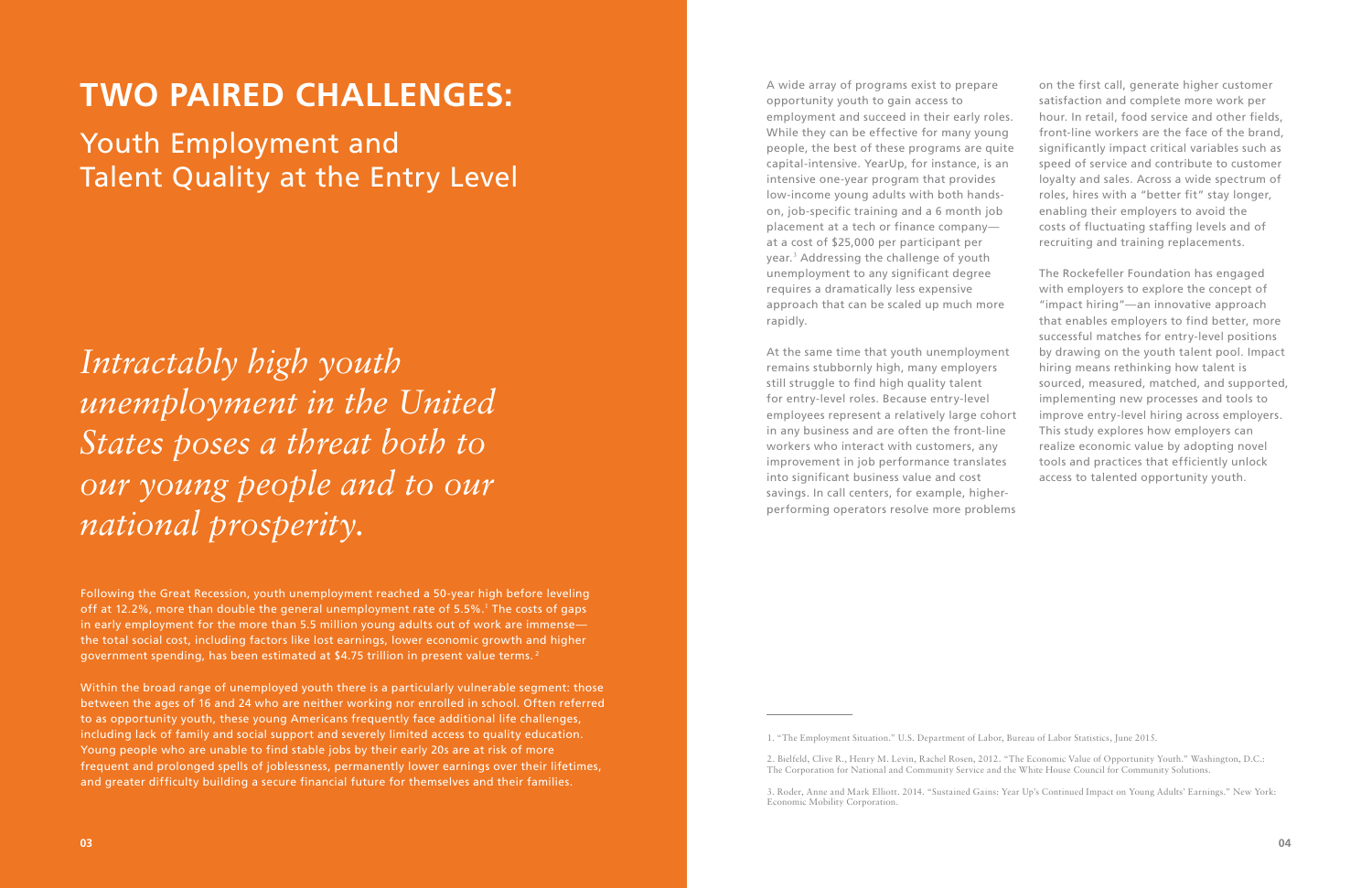### **OUR STUDY:**

Predicting Job-Specific Performance

Knack's game-based technology has been used to predict on-the-job performance in a wide range of applications—from finding entry-level workers for retail, operations, sales, and business management roles, to identifying high-potential scientists for Shell's R&D Innovation program and surgery residents for NYU Medical Center. Working with 18 youth service providers that serve low-income young adults not currently employed or enrolled in school, Incandescent enlisted over six hundred participants, ages 18 to 24, to play the Knack mobile games. The results were striking: among this group, large numbers of individuals had the attributes that differentiate high performers from low performers in each of a spectrum of entry-level roles.





Game-based talent analytics can do what is all too rare in the recruiting field: establish a quantifiable predictor of workplace performance that can substitute for the use of traditional qualifications in screening and hiring. Knack's games are designed to elicit a wide variety of individual responses to different situations, which are mapped to a range of cognitive abilities, personality traits, emotional and social abilities, mindsets and aptitudes. By using independent, validated measures of what they call knacks (e.g., logical reasoning, social intelligence, motivation, resilience, creativity, action orientation), Knack builds models that turn gameplay data into trait and ability scores.

With these trait and ability scores, Knack then builds models to predict job performance in a broad range of occupations. One of the ways in which Knack builds these models is through working directly with employers: employees play the games, then Knack uses the data from a part of the employee sample to develop a custom predictive model. This model correlates gameplay data with the company's own performance ratings (e.g., an overall performance rating or specific measures of productivity). Then the model is tested against the rest of the employee sample to evaluate its power to predict performance. These predictive models, called ultraknacks, are used to assign any individual who plays The Knack scores should be viewed as indicative of the potential to perform successfully on the job, all else being equal, rather than as an estimate of what the youth's performance would actually be. For instance, all the individuals in the financial analyst role have training and experience in finance. One would expect that anyone who entered into this job without that training and experience would struggle to deliver on the basic requirements, regardless of the individual's other aptitudes. However, Knack's predictive models show us how an individual would be most likely to perform with equivalent training.

*To test this proposition, The Rockefeller Foundation and grantee Incandescent, a strategic consultancy, worked with Knack, an innovator in the predictive talent analytics space.*

the games a score that predicts their level of performance in the role, based on the specific footprint of traits and abilities that individual demonstrates through gameplay.

Among our sample of six hundred youth, we used Knack to score youth in terms of their potential to perform successfully in four separate jobs: (1) entry-level customer service role at a financial institution, (2) claims processing role, (3) restaurant service role in a restaurant chain, and (4) highly skilled financial analyst role in a large insurance firm. In each case, Knack had already developed the ultraknacks for these roles using the employer's own workforce, so we were able to identify youth talent using these validated predictive models.

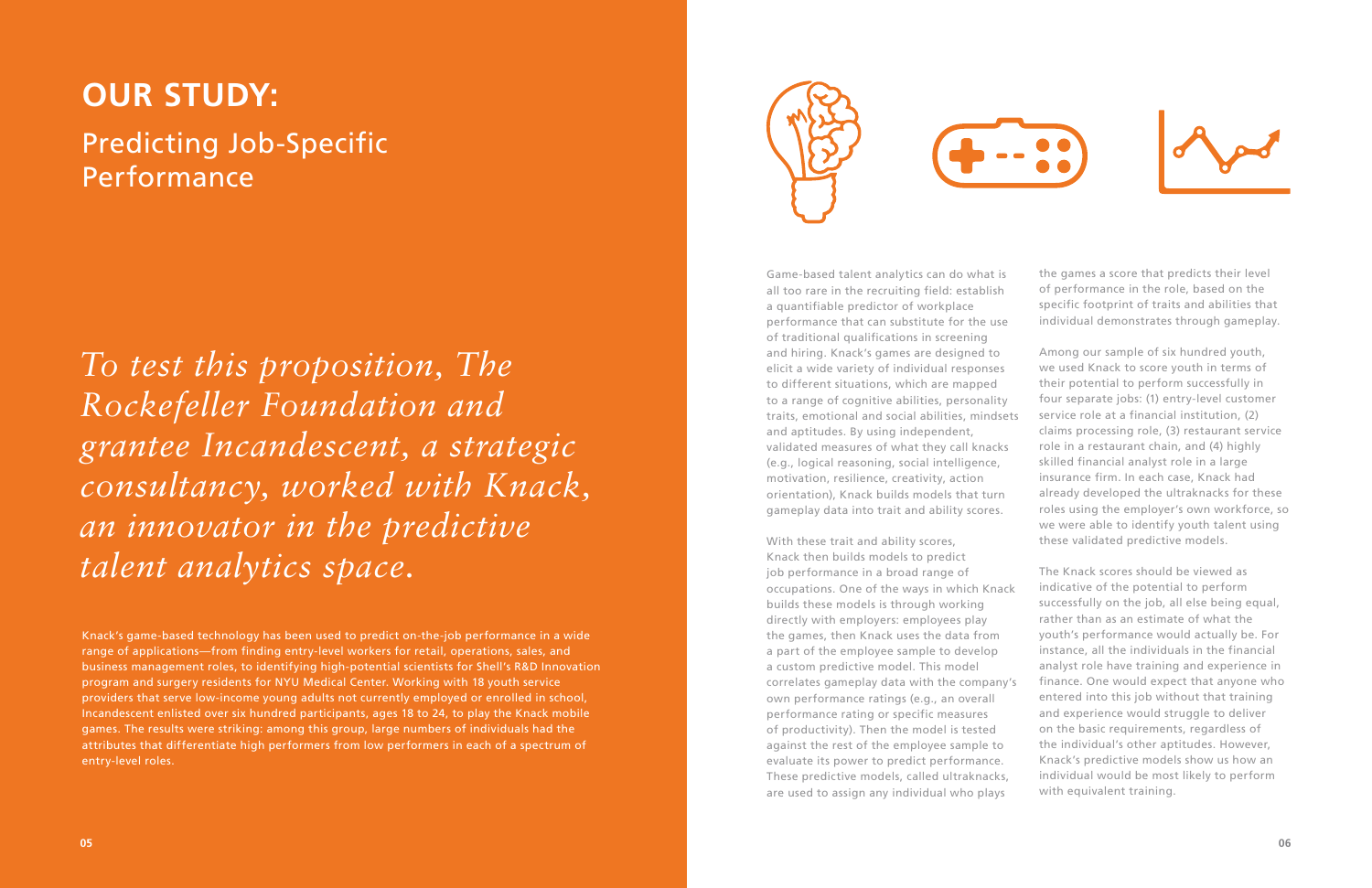

# **UNDERSTANDING THE EVIDENCE:** Debunking Six Myths

REALITY: A large number of "opportunity youth" off the radar of most employers demonstrate the quantifiable attributes predictive of success in high-quality entry-level jobs. Many of them outscore the individuals working in these jobs today.

This reality debunks a first commonly-held myth: that only a few "opportunity youth" have what it takes to outperform the more experienced and educated people companies are recruiting into high-quality entry-level roles. The customer service ultraknack we used in this study was built using data from employees in a customer service role in a large financial institution—a high-quality entrylevel job in terms of skill level, working conditions, pay and potential for advancement. As a predictive model, this ultraknack demonstrates statistical significance far beyond the 5% threshold. In contrast to most of the subjective data, like interviews and resume reviews used by most employers to guide hiring decisions, this model produces a clear, quantifiable and pronounced difference between higher and lower job performers.

*Our study punctures six myths about youth and employment.*

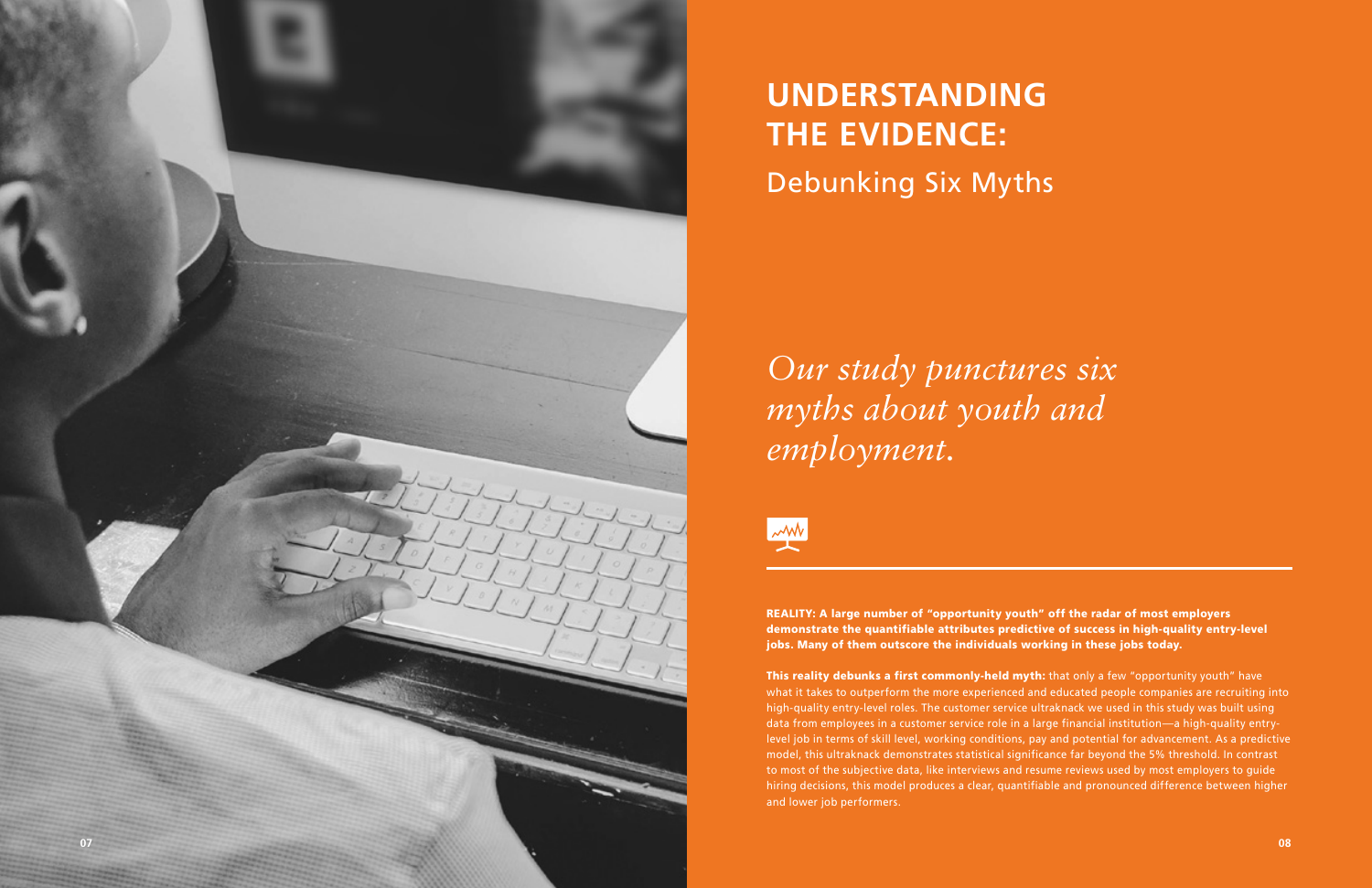



Applying the customer service ultraknack to the six hundred youth in our study showed that: • 39% score higher than the average of current customer service employees at the company

• 28% score higher than the average of current high-performing employees in this role at the

- 
- company

**In other words, two in five of the youth in these eighteen programs, which focus specifically on young people who face significant obstacles to gaining employment, score higher on Knack's predictive model than the average employee already working in this high-quality entry-level job**—**and one in four perform better on the predictive model than the employees who have been identified as the company's top performers.** 

This striking result was not limited to the customer service role. In fact, the data showed similar results for the three other roles we included in this study. Specifically, 32% of the youth in our sample score above the average among high-performers in an entry-level claims processing role at a large employer in this space, and 29% score higher than the average among high-performers in a restaurant service role at a California restaurant chain operator. Even for a highly-skilled entry-level financial analyst role at a global health insurer, 32% of the youth in our sample score at the level of the average current employees in this role, and 11% score as high as the top quintile of star financial analysts working at this firm.



**Figures 1 and 2: Substantial portions of the youth population show high performance potential** *Youth (blue line) and employee (black line) distributions of scores on the Customer Service Ultraknack (top) and Financial Analyst Ultraknack (bottom). Shaded areas show youth population scoring above the average for all employees (light blue) and above the average for highperforming employees (dark blue).*

### **REALITY: "Opportunity youth" have a distribution of traits, abilities and aptitudes no different from that of the general population.**

**This debunks a second commonly held myth**: that the aptitudes of "opportunity youth" differ systematically and significantly from those of the broader population.

Take a moment to review the six alphabetically listed knacks below. For three of these knacks, the six hundred youth in our sample were at least 10% more likely than the general population to score above a threshold indicating an area of strength. And for the other three knacks, these six hundred youth were at least 15% less likely than the general population to score above that threshold.

**Digital Mindset Planning Resilience Seeking Adventure Staying Focused Teamwork**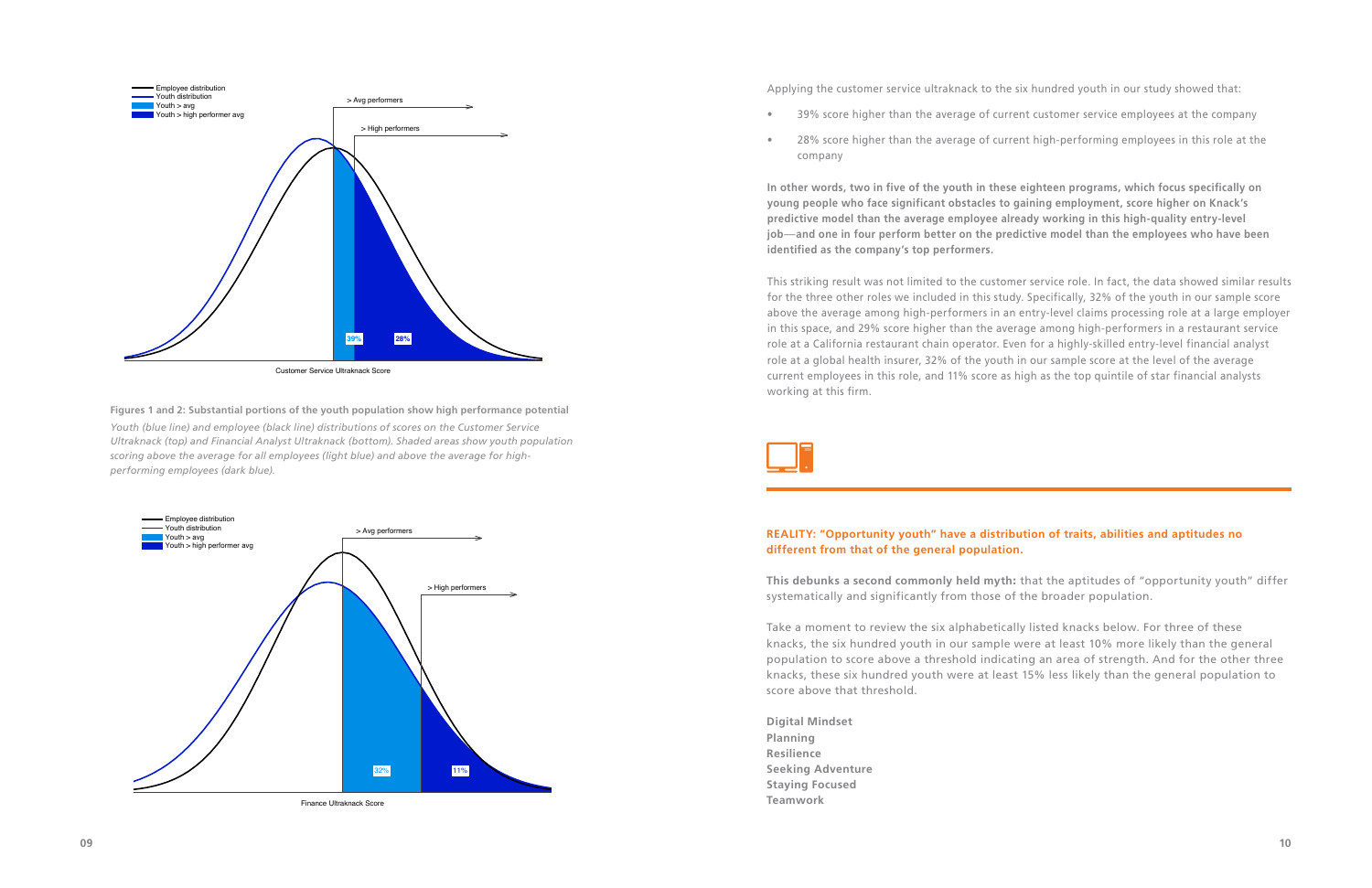

There are many arguments out there suggesting that youth bring particular strengths to the workforce that employers should seek out. Digital Mindset, Resilience, and Seeking Adventure echo themes one frequently hears in these kinds of discussions. Youth can bring tech savvy, a sense of daring to try new things, and the resilience that comes from tackling hard life circumstances. In our experiment, however, these are three knacks on which our opportunity youth are somewhat *less* likely to excel than the general population. Planning, teamwork and staying focused are all areas in which these youth are *more* likely to excel than the general population, dismantling stereotypes that youth today are more easily distracted, less disciplined and more in it for themselves than their older counterparts.

While these six results are all above the threshold of statistical significance, the fact remains that the similarities between youth and the general population far outweigh the differences. Figure 3 provides a visual of this similarity. When looking at how the youth and general population score on different knacks, the overwhelming similarity is readily apparent by the large amount of overlap represented by blue shading. If the data had supported the myth that youth differ significantly and systematically from the general population, we would expect to see far less overlap in the distributions of scores on far more knacks.

What matters from an employment perspective isn't that youth, as a cohort, are different from other age groups in the talent market. What

### Figure 3. The youth sample is broadly similar to the general population

*Youth (blue line) and general population (black line) distributions of scores on the Digital Mindset knack (top left), People Person knack (top right), and Teamwork knack (bottom left). Shaded areas indicate overlap of youth and general population scores (blue), where youth score below the general population (red), or where youth score above the general population (green).*

matters is that youth are different from one another, and have a wide range of aptitudes that suit different individuals for distinct types of jobs.

**REALITY:** "Employability" isn't an assessment that can be applied across the board to whole cohorts of youth. Different youth excel at the aptitudes that predict success in different roles, and most of the youth in our sample fit the success profile for at least one of the four target roles well.

**This debunks a third commonly-held myth:** that some youth are simply more employable than others, and have greater aptitude across the spectrum of entry-level roles.

One might intuitively picture "employability" as a kind of cocktail of attributes that would apply in very similar ways to different kinds of entry-level work. For instance, many people believe a combination of ability to understand people, self-discipline and communications or some set of traits like these—form a "soft skills" core that determines whether people will perform well, acceptably or poorly in any of the four entry-level jobs we focus on in this study. According to that view, if Knack or another talent analytics company is able to predict who will perform how well, one would assume they must be testing for something like that core group of soft skills. This view implies an expectation that youth who score high on the core group of soft skills, as measured by the games, would be predicted to excel across a range of jobs—and those youth who score low on this core skill set would be predicted to perform poorly across a similarly wide range of

jobs that have similar determinants of success.

- Intuitive as such a picture might seem, it is absolutely at odds with the data from our study. Even looking at just four jobs, we found:
	- Only 6% of the youth were "all-around super athletes" who scored at least at the average of the company's designated high performers for at least three of the four jobs…
	- ... but 65% of the youth scored at least at the average of the company's designated high performer for one or more of the four jobs…
	- ... and, as is illustrated in Figure 4, 83% scored at least at the level of the company's average performers among their current employee base for at least one job

If one expanded the range and diversity of the jobs considered, one would undoubtedly see an even stronger version of this result. The aptitudes relevant for work in construction, for example, would likely not match particularly closely the aptitudes relevant for restaurant service or claims processing.

The reason we see this result is that different knacks are in fact positively—and negatively associated with success in these four jobs. For example, as detailed in Figure 5, highperforming customer service representatives show strong resourcefulness, self-confidence, and inspirational leadership abilities while also being more introverted and spontaneous; whereas high-performing financial analysts are optimistic, pragmatic, risk averse, and able to regulate their negative reactions. While a tiny number of people might embody both profiles, these two jobs in fact require attributes that pull in different directions. As a larger number of employers get more granular and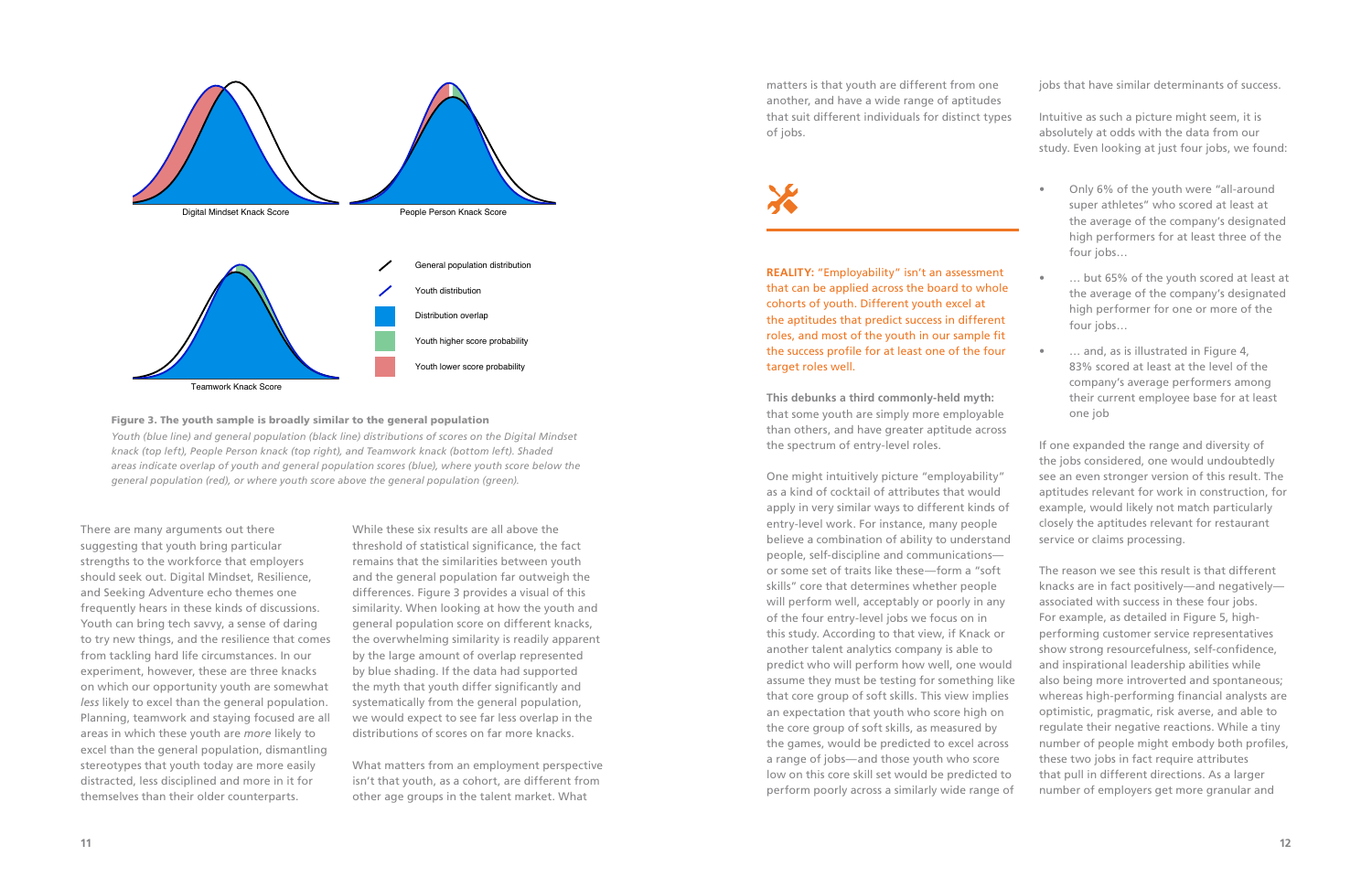

### Figure 4. There are well-matched opportunities for most youth example and the state opportunities that are the best match for them.

**performance.**  *Knacks positively correlated (top) and negatively correlated (bottom) with the ultraknacks* used in the study are shown for two roles: customer service (left) and financial analyst (right).



This is a deeply encouraging result for the field of youth employment. If employability were more single-faceted and broadly consistent across most entry-level jobs, it would be difficult and expensive to move the needle for those youth who are currently less employable. The Knack data indicate that employability is a not a single thing, but a diverse, heterogeneous set of factors that vary significantly across different entry-level jobs. This points to an opportunity to strengthen the focus of the youth employment field on matching: helping employers identify youth who already have the aptitudes associated with success in a particular job, and enabling youth to identify

**Figure X. The knack pattern for each role varies based on abilities and traits needed for high job needed for high job performance. Figure 5. The knack pattern for each role varies based on abilities and traits** 

*Number of youth (each dot is 1 individual) shown matched to different subsets of the four jobs (ovals) based on the average of current employees: Customer Service (brown), Claims Processing (red), Restaurant Servicer (blue), and Financial Analyst (green). Youth matched to one job (white circles) are shown at the outer ends of the ovals, whereas youth matching to two (large gray circles), three (small gray circles), or four (black circles) job are shown towards the middle of the figure in the appropriate overlapping segments. Youth not matching any jobs (x's) are shown outside the ovals.* 

more accurate about exactly what attributes matter, the net effect is that a wider range of candidates shine to employers who value their particular, distinctive mix of abilities. but believe that college graduates have certain general abilities that will help them to succeed: better problem-solving skills, perhaps, or better ability to use data to inform decisions.

**REALITY:** While skills and knowledge gained in the classroom may be directly relevant for certain jobs, education is not a proxy for cognitive abilities relevant to job performance.

**This debunks a fourth commonly-held myth:** that education can be used as a proxy for a job candidate's ability to perform.

Employers routinely use education as a proxy for performance when making hiring decisions. They may, for instance, not care particularly about any specific material that a college graduate learns in the university classroom,

- These generalizations can be hazardous to both employers and job seekers. Research conducted by Innovate+Educate, an organization that employs research-based strategies to address the national "skills gap," found that while only 1% of unemployed New Mexican young adults meet the criteria for jobs that require a college degree, 33% meet the qualifications when their aptitude is instead measured by skills. Employers in New Mexico who partnered with Innovate+Educate to leverage a skillsbased hiring approach experienced 25% - 75% reductions in turnover, time to hire, cost to hire and a reduction in training.<sup>4</sup>
- Similarly, our study of youth underscores the lack of close connection between educational attainment and the aptitudes that distinguish high performers in entry-level roles. Given the nature of our sample, we could not contrast college graduates with high school graduates, but we were able to compare the scores of the 155 youth with some college to those of the 430 youth with no college. In no case was the percentage of youth scoring above the average of the employees currently in one of our four roles, or above the average of the employer's designated high performers, significantly different between the "some college" and "no college" sub-groups in the sample.
- 

Take, for instance, the financial analyst role the role one would most naturally associate with the kinds of aptitudes that might be

prevalent in a college-educated population, and for which an undergraduate degree is indeed a prerequisite. 34% of the "no college" youth score at least as high as the average of the employees currently in the analyst role,

<sup>4.</sup> Blivin, Jamai and Merrilea Mayo, 2013. The U.S. Skills Gap (White paper) *Innovate+Educate.*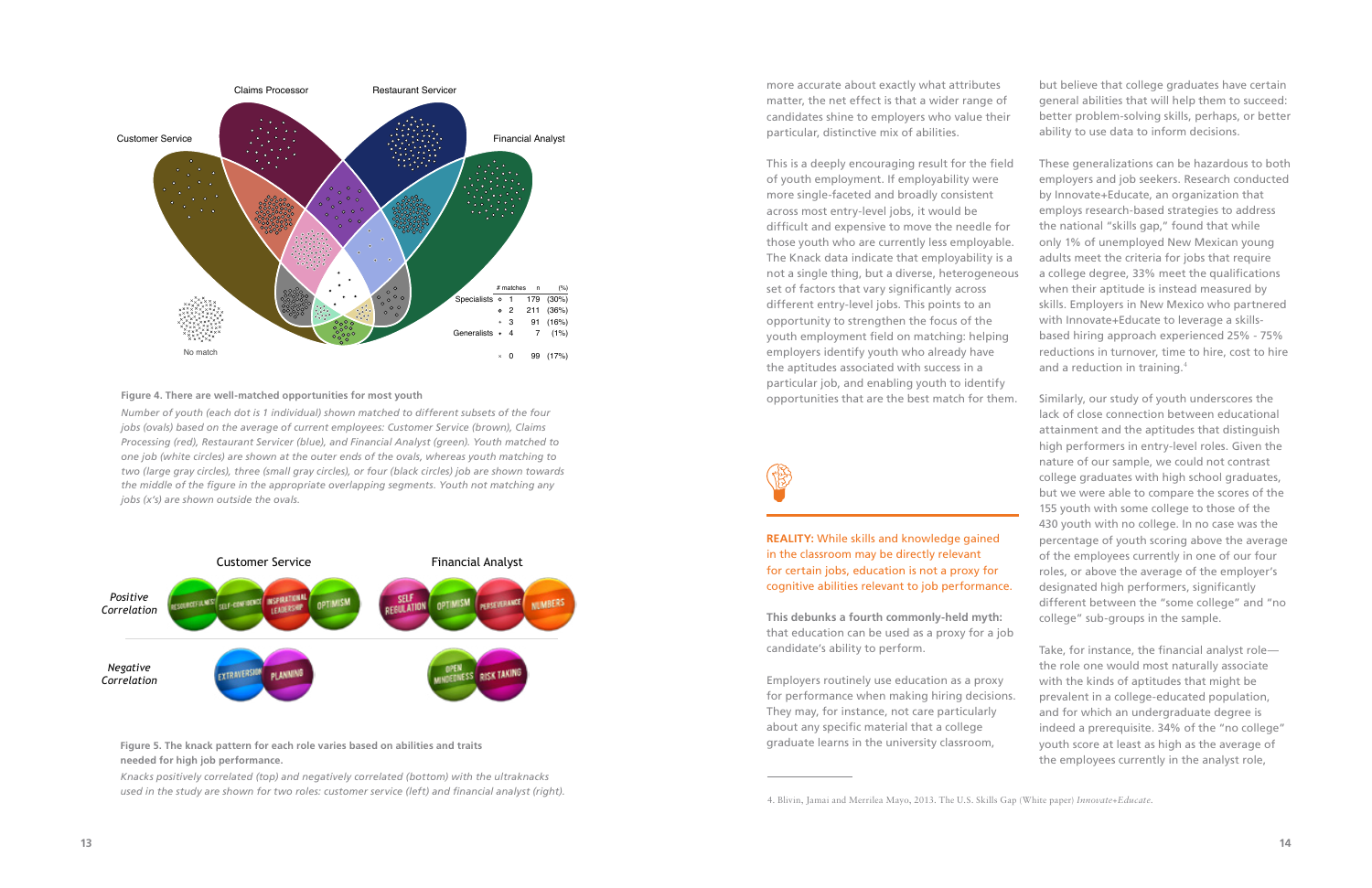

versus 29% of the youth with some college, a difference that does not reach the five percent threshold of statistical significance. 11% of both groups score at the same level as those analysts the employer called out as the highest performers.

This result does not preclude the possibility that education could be associated with superior performance on the job in the kinds of roles we used in our study. For instance, completing an undergraduate major in accounting almost certainly confers skills and knowledge to some degree relevant to success in the financial analyst role. Knack's predictive talent analytics wouldn't pick up this effect, both because all

Figure 6. **Education level makes for a poor proxy of performance potential** *Percent of youth with some college education (green) or no college education (orange) whose ultraknack scores exceed the average performance of employees in each of the four jobs. The lighter-shaded areas of the bars indicate the percent of youth whose ultraknack scores also exceed the average of high-performing employees.*

**REALITY: "Opportunity youth" score as** strongly on attributes associated with the potential to advance into higher-level roles as other demographic groups. "Potential" is a useful notion only when it can be translated into specific attributes that can be measured; once this translation is made, youth are as likely to excel at those attributes as others.

of the financial analyst employees who played the games had a college education and because Knack's games don't measure accounting expertise.

**The trap to avoid, which these results underscore, is looking at education not in terms of its direct relevance to the work, but as an indirect proxy for other aptitudes.** By identifying and measuring aptitudes more directly, we can begin to see "hidden talents" that employers could easily miss as they implement protocols for resume screening that build in incorrect, non-empirical assumptions about what education or experiences are proxies for what desired qualities.

**This debunks a fifth commonly-held myth:** that youth may be able to perform well in entrylevel roles, but many do not have the aptitudes associated with advancement into higher-level roles.

The best employers focus not only on hiring individuals able to perform in the immediate job at hand, but on hiring and nurturing individuals who can advance into higher-value roles in the company over the longer term. For example, Starbucks grows baristas into some of the industry's best store, district and regional managers. P.F. Chang looks at the dishwasher role as a point of entry to test and grow talent that they then rotate into increasingly highvalue roles in their restaurants.

While hiring for potential makes logical business sense, it can easily lead to bias if the factors associated with potential for job promotion are left undefined. Managers can, consciously or unconsciously, default to seeing potential as "someone like me," and hire on the basis of factors irrelevant to the long-term capacity to perform and advance. If, however, potential can be pinned down to specific, measurable qualities, it becomes a powerful basis for data-driven hiring.

To take an example from our study, let's take

a look at the matches for the customer service role. Within this sample, one can map the knacks of resourcefulness—an important foundation for day-to-day performance in this job— and logical reasoning, which we could hypothesize is an important factor in the potential to advance into supervisory roles involving greater focus on process design and operational decisionmaking. Figure 7 is a scatter-plot of the youth who matched the customer service role, showing where they score on these two knacks. A company focused just on ensuring good performance in the current job might select candidates based on resourcefulness (the pink shaded section of the plot). Given the larger number of individuals who fulfill these less stringent criteria, the employer could look to drive excellence on operating metrics such as low time to fill open positions. A company balancing focus on long-term potential with performance in the immediate job at hand might draw from the smaller set of candidates in the red square, who are strong both in resourcefulness and logical reasoning.

As described in the discussion of the "second myth" above, opportunity youth have a similar distribution of knacks to the general population. For any given target group of aptitudes (e.g., people person + planning + logical reasoning) we see about the same numbers who score high in our group as we'd see in the general population, and the same kinds of interrelationships among aptitudes (e.g., positive correlation among certain cognitive abilities) one would expect based on the broader research literature. When an employer commits to the path of delineating what potential really means and to measuring the relevant underlying pattern of talent markers as objectively as possible, that opens the door to finding talent beyond their traditional recruiting sources who have the aptitudes relevant for long-term advancement.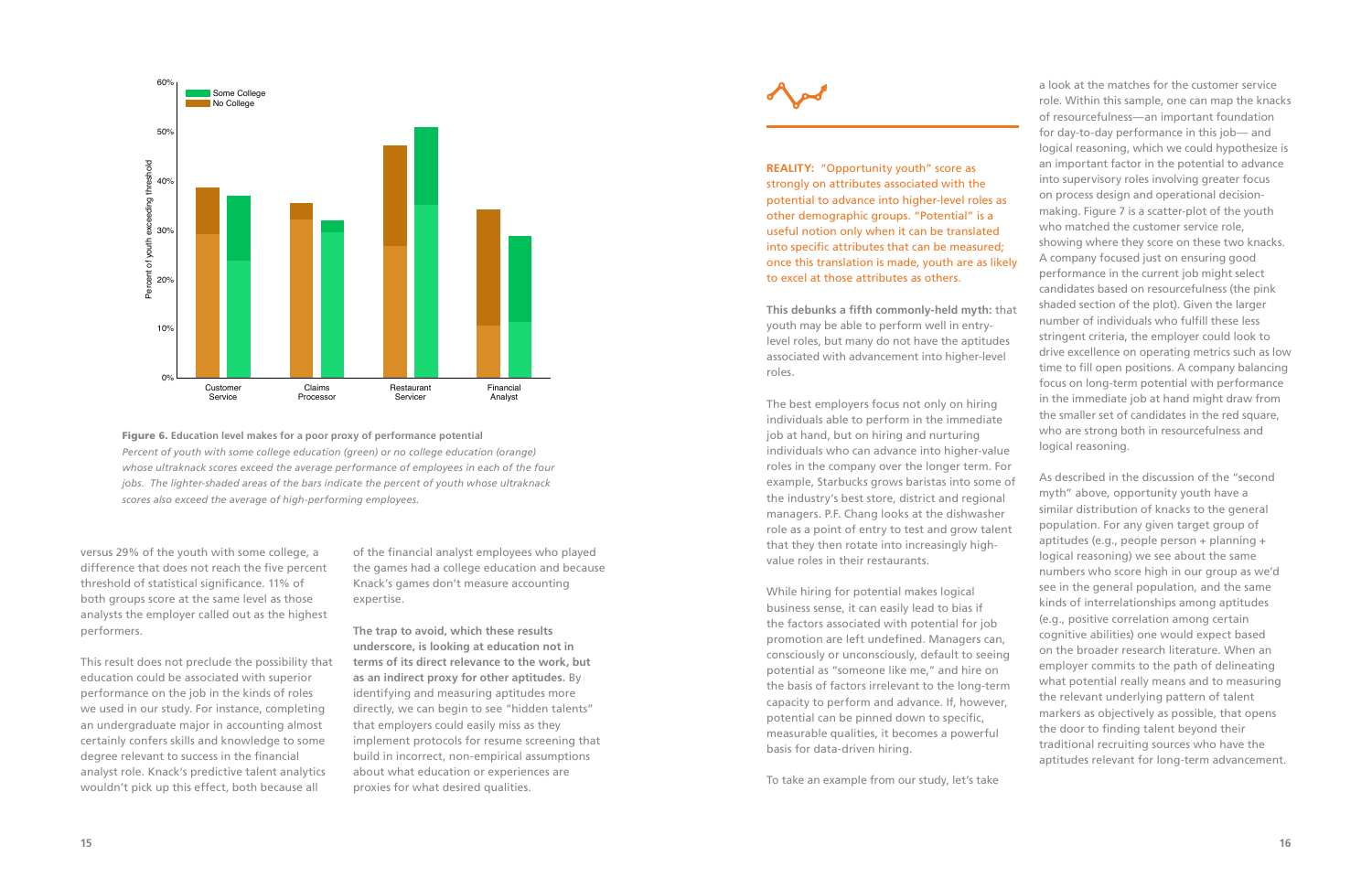



There's a large body of literature demonstrating the prevalence of bias—often unconscious—throughout the hiring process. Examples of bias exist for many factors. Women are less likely to be considered or hired into specific positions, and they receive less pay and fewer promotions than men. 5,6 Job applicants with "African-American-sounding names" have been found to receive 50% fewer responses to from initial resume submissions.<sup>7</sup>

**REALITY:** Quantitative approaches to hiring can be designed that are fair, and blind to differences of gender and ethnicity. In our study, youth of all genders and ethnicities demonstrated at similar rates the aptitudes associated with high performance in four distinct entry-level roles.

**This debunks a sixth commonly-held myth:**  that an objective, quantitative approach to hiring will disadvantage certain gender or ethnic groups. Rather, the true enemy is the bias that can easily creep into subjective hiring decisions.

Employers who systematize their selection process more, in some cases driven by the objective of avoiding bias and in many cases

driven mostly by the objective of minimizing the cost of recruiting, often let bias in through the back door by basing screening decisions on factors such as education or job experience. These factors don't systematically drive job performance and do significantly differ by rac ethnicity and by socioeconomic background.

5. Uhlmann, Eric L., and Geoffrey L. Cohen. "Constructed Criteria: Redefining Merit to Justify Discrimination." *Psychological* 

6. Biernat, Monica, and Diane Kobrynowicz. "Gender- and race-based standards of competence: Lower minimum standards but higher ability standards for devalued groups." *Journal of Personality and Social Psychology,* Vol. 72 (3) (1997), pp. 544-557. Print.

7. Bertrand, Marianne, and Sendhil Mullainathan. "Are Emily and Greg More Employable than Lakisha and Jamal?" *American* 

### Figure 8. **Youth of all ethnicities and genders show comparably high rates of positive matching for jobs**

*Percent of youth by gender (green: male, blue: female) and ethnicity qualifying for multiple jobs (dark green/blue) or at least one job (light green/blue) at the basic competency level. Bars do not reach 100% as a small proportion of youth do not match any jobs. The two lines at the top show the average across ethnicities of youth who qualify for at least one job (99%) and multiple jobs (89%).*





|    | The reality is that aptitudes tend to be         |
|----|--------------------------------------------------|
|    | distributed in the same way across different     |
|    | demographic groups—which is precisely the        |
|    | reason bias is so concerning. What we see        |
| È. | in Knack's data is exactly what we'd expect:     |
|    | similar distributions of knacks by gender and by |
| e/ | race/ethnicity.                                  |
|    |                                                  |

*Science,* Vol. 16, No. 6 (2005), pp. 474-480. Print.

*Economic Review,* Vol. 94, No. 4 (2004), pp. 991-1013. Print.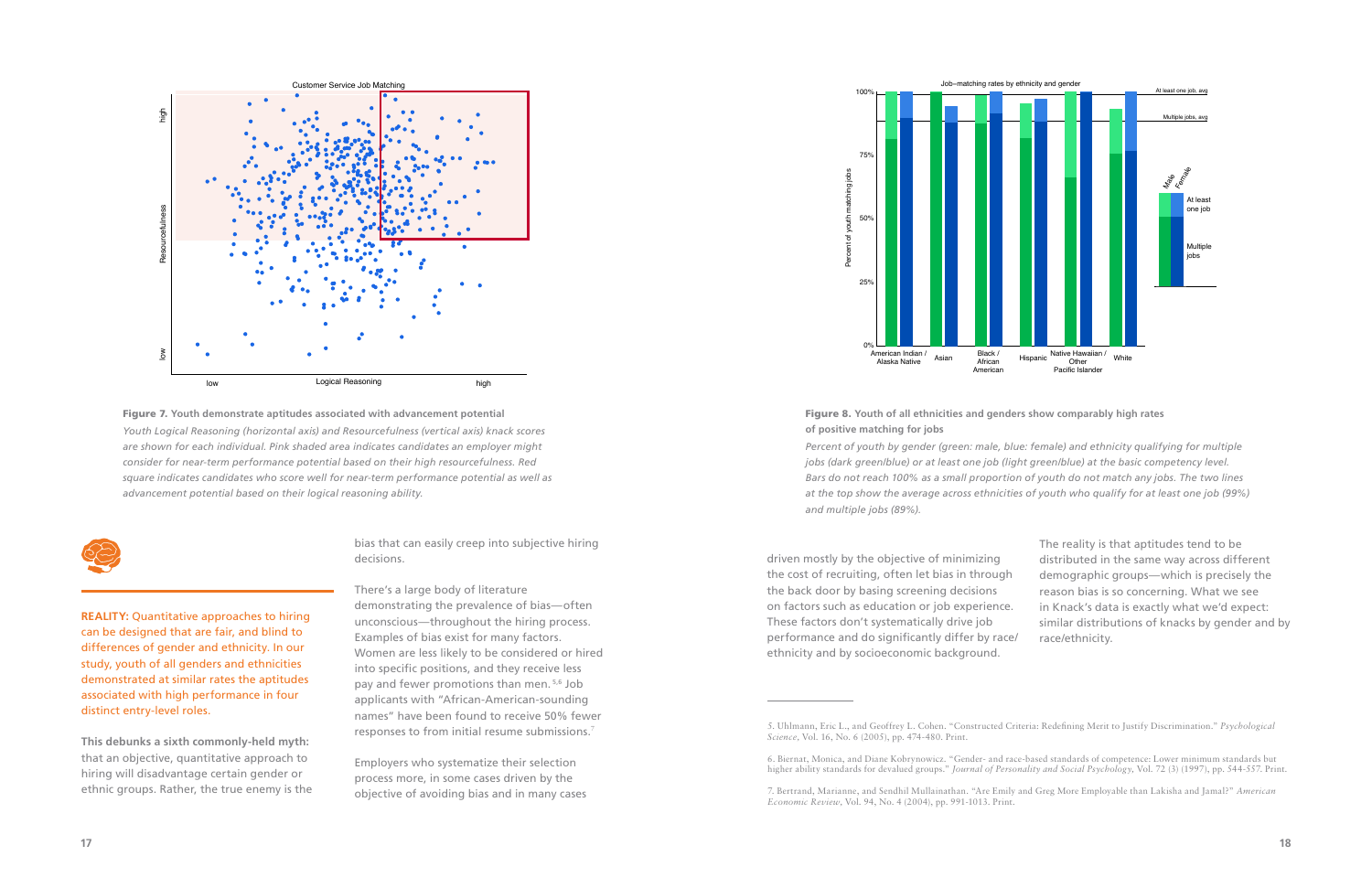## **THE DAMAGE THE MYTHS DO:**

Systemic Failures in Talent Markets

Large numbers of youth—and, no doubt, many older adults as well—have attributes that are predictive of high performance in specific jobs that are missed by current selection processes. These breakages occur across the lifecycle of the hiring process.

- Employers often don't rigorously identify the attributes that are most relevant to performance in entry-level roles or most differentiating in terms of potential for longerterm advancement. As a result, they rely on proxies that don't predict performance e.g., tenure in a similar role in another company, education level—and that impede access for youth who have job-relevant aptitudes but don't fulfill the employer's criteria.
- Employers often fish in the same limited set of talent pools, missing out on talent from other sources. Many of the youth in our study are poorly connected to the channels that lead to employment: they don't have relationships with current employees that lead to referrals, they aren't affiliated with institutions that employers recruit from (e.g., higher education) and they aren't knowledgeable and confident navigating the job search ecosystem (e.g., using online resources, working with agencies).
- Once employers advance candidates beyond a first screen, their selection processes often fail to extract a relevant signal (e.g., direct measurement of job-relevant aptitudes) and instead introduce significant noise (e.g., subjective impressions from interviews).



## *These data suggest the existence of a market failure in entry-level employment.*

This pattern is costly for employers, for jobseekers, and for the economy as a whole. Jobs remain unfilled for longer periods of time. New hires come onboard who predictably perform less well than others who could have been selected. Retention rates suffer because employers hire those people who already have the best outside alternatives, rather than offering opportunities to others who will value the opportunity more based on the difference the work makes to their long-term prospects. And this pattern is even more costly at a broader social level. When youth fail to gain the right employment opportunities early on, their future employment outcomes suffer considerably. They are more likely to require expensive social assistance for longer periods of time. Their health outcomes worsen, as do the health outcomes and economic prospects of their children.8 We lock in inequality in ways that undermine our broader national ideals.

8. Bielfeld, Clive R., Henry M. Levin, Rachel Rosen, 2012. "The Economic Value of Opportunity Youth." Washington, D.C.: The

Corporation for National and Community Service and the White House Council for Community Solutions.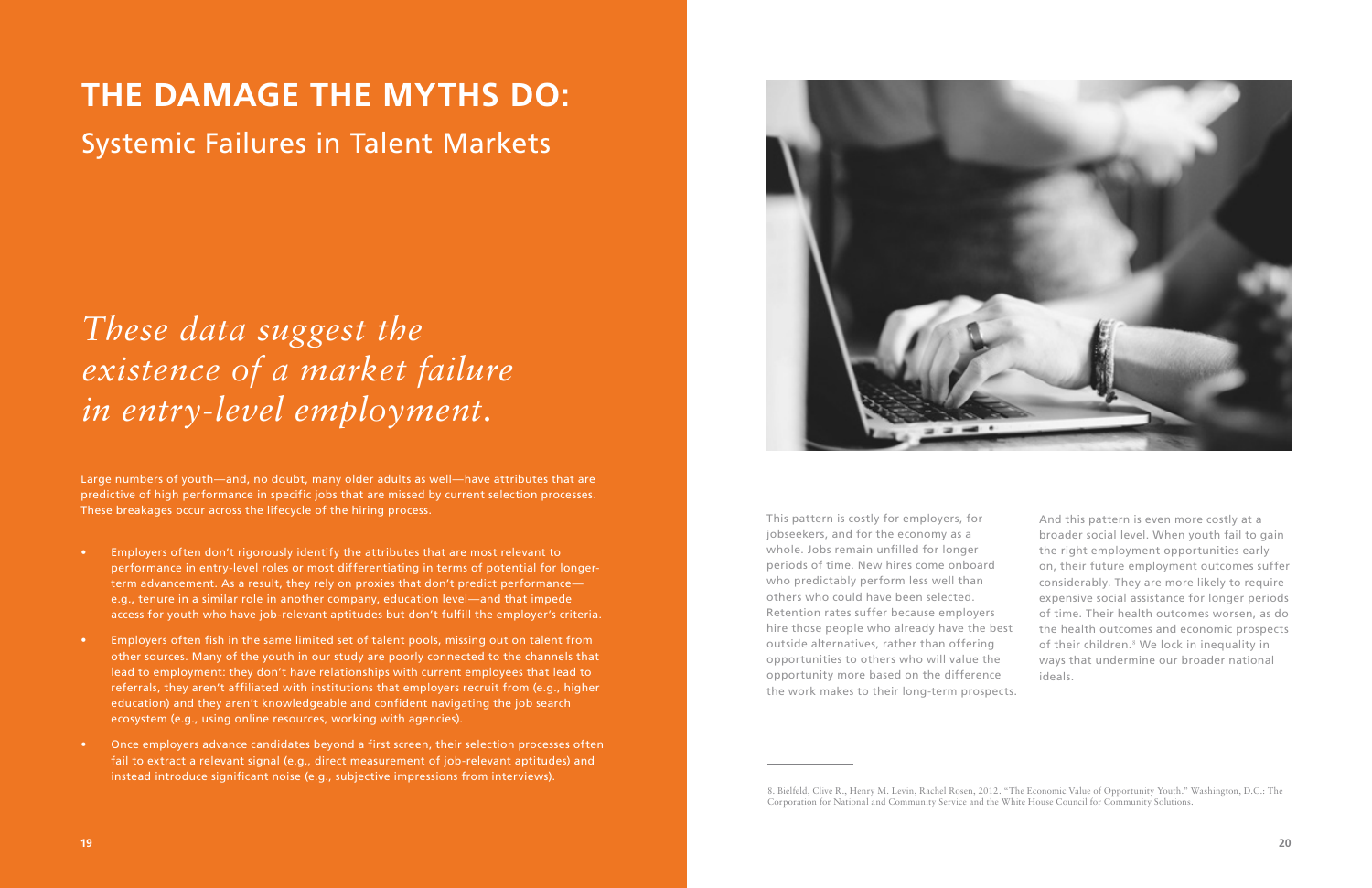### **A PRESCRIPTION:**

Data-Driven Hiring for Entry-Level Jobs

This requires directing attention to each stage of the recruiting process and employee lifecycle, not unlike the rigorous focus on continuous improvement that has made functions like manufacturing, supply chain management and marketing so much more productive in recent years. Specifically, this includes:

*As so many fields have in recent years, entry-level hiring must make the transition from relying on human intuition to leveraging the power of scientific, data-driven processes.*

- Making the best inferences from performance data of current employees back to the identification of talent requirements—which patterns of traits and abilities are most important in driving results on the job
- Identifying a wide array of talent pools from which to draw candidates, directly and/or through online and offline intermediaries
- Evaluating candidates in ways that deliver valid, unbiased signals regarding the markers most important for job performance
- Measuring performance on the job in a granular, repeatable, and systematic way and leveraging this data to feed back into both job design and the predictive signals that drive the hiring process

There are more tools and better practices available today than ever before to identify human potential and to manage human capital. Often, the limiting factor is the institutional will for companies to make a commitment to data-driven hiring, build the relevant accountabilities into their line management and HR organizations, and shift the day-to-day basis for decision-making from intuition to data.

Individual employers have a great deal to gain from the application of talent analytics. The gains from infusing predictive talent data into talent markets are even greater when we look at the broader social consequences. Talent markets exchange our most valuable resources, but they are compromised by severe systematic failures: bias, information gaps and poor decision making stand in the way of individuals who could be strong performers. These market failures most greatly affect the disadvantaged: individuals who are disconnected, vulnerable to discrimination and lacking in the markers (e.g., experience and education) that employers traditionally value. Youth are particularly likely to be hurt by such market failures. Not only are their strengths often invisible to employers who have not put tools in place to see them, but

often these youth don't have insight into the nature of their own true potential and what undreamt-of opportunities that potential could allow them to access.

Solving our nation's youth employment challenge will require advancing the ways that talent markets work to identify young people with the specific aptitudes that drive success on the dimensions employers value. In order to promote innovation that works to bridge these gaps, the social sector must work closely with employers while ensuring that the resulting tools successfully reach the populations most in need. Data-driven hiring will solve one critical part of a systemic problem. A range of other supports will be required to address the specific gaps in job readiness and challenging life circumstances that distinct segments of opportunity youth face. The more that provision of these supports can also be informed by data and analysis, the better we will be able to move the ecosystem of youth employment from a cottage industry of local programs to a scalable, market-driven effort. From both the perspective of human need and the perspective of economic value, this is an opportunity from which we cannot turn away.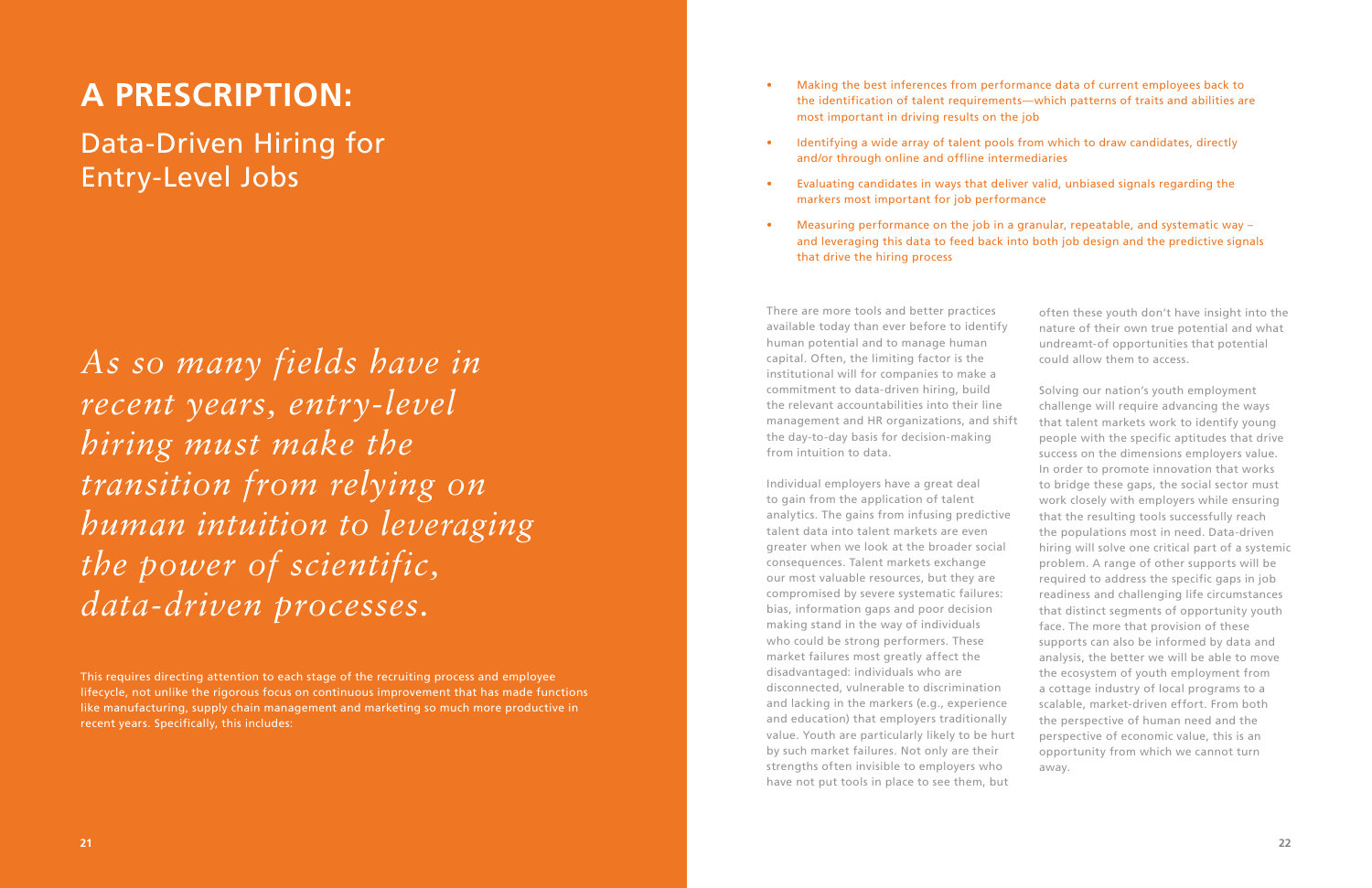### **APPENDIX**

Technological advances in predictive talent analytics are increasingly making the promise of data-driven talent matching and hiring a reality for employers and youth alike, rapidly changing how talent is recruited and selected across a range of employers.

These new tools can also advance social and economic equality by identifying chronically disenfranchised job seekers with high potential and matching them to well-fitting jobs based on objective and predictive signals and criteria. Such an approach can help employers sidestep various forms of bias and focus the recruiting process only on those selection criteria that are truly relevant for employee performance on the job.

To the best of our knowledge, the promise of these tools has not yet been tested in the context of youth employment. The Rockefeller Foundation and grantee Incandescent therefore partnered with Knack, an innovator in the talent analytics space, to conduct an innovative pilot study.

This study was designed to test if youth with limited educational qualifications and work experience can, when evaluated using these new tools, demonstrate traits and abilities that would make them attractive hires for entrylevel jobs. Using Knack's games to predict performance in specific entry-level roles, we tested the number of matches between the aptitudes of a sample of youth and the distinct predictors of high performance in each of a range of jobs. These matches are often missed today because employers overweigh education and experience as proxies for performance potential, along with subjective, bias-prone judgments of resumes and interviews.

While we attempted to conduct this study in a rigorous and objective manner, our work should not be considered scientifically conclusive. It is rather a demonstration of what these tools could bring to the field of youth employment. We hope that this effort leads to further exploration of ways in which these tools can help advance youth employment and datadriven recruiting.

#### **Study Participants**

From March to May 2015, Incandescent enrolled 605 participants at 18 workforce development centers to take part in the Knack pilot. Participants were young adults currently enrolled or recently graduated from a workforce development program in their local area.

- 405 Participants at 14 centers were from the City of New York's Young Adult Internship Program (YAIP), funded by the Department of Youth and Community Development (DYCD)
- Participating Centers: The Door, LaGuardia Community College, Northern Manhattan Improvement Corporation, Henry Street Settlement, Cypress Hills Local Development Corporation, Catholic Charities of Brooklyn & Queens, Opportunities for a Better Tomorrow (Bed-Stuy, YRoads and Bushwick), Chinese-American Planning Council, FEGS, Mosholu Montefiore Community Center, Supportive Children's Advocacy Network and BronxWorks
- 66 Participants at three centers were from New York in programs not affiliated with the DYCD YAIP program
- Participating Centers: Per Scholas, Comprehensive Development Inc., Grace Institute
- 134 Participants at one center were from the Los Angeles Job Corps Center in the Los Angeles metro area
- All participants were between the ages of 18-24 and were not currently employed or enrolled in full-time education. The majority of participants (78%) had a high school diploma. Program partners were asked to provide a representative sample of the youth in their programs. The overall sample of 605 participants had the following characteristics:
- Gender: 51% male, 49% female
- Race / Ethnicity: 46% African American, 37% Hispanic, 7% White, 10% Other

#### **Study Structure**

Between 10-50 youth participated simultaneously in each session, which took between 60-90 minutes to complete and consisted of an introduction, gameplay and a survey:

- Introduction (10 minutes): The researcher gave a brief introduction to The Rockefeller U.S Youth Unemployment initiative and provided specific information about Knack games. Participants then had the opportunity to ask any questions prior to reading through and signing their consent forms.
- Tablet-Based Data Collection (35-50 minutes): Each participant played three Knack games – Balloon Brigade (BB), Wasabi Waiter (WW) and Meta Maze (MM). They were instructed to complete BB and WW and to play MM for 15-20 minutes (depending on how quickly they completed the other games).
- Survey (15 minutes): The survey included basic demographic questions (e.g., age,

### race/ethnicity) as well as questions about their employment and education history.

Participation was completely anonymous, and each participant was given a \$15 cash gift card as a thank you for their participation. At the end of the gameplay, all tablets used were donated to the participating organizations.

### **Knack Analytic Methodology**

Knack analyzed the data to provide insight on the behavioral markers and job performance potential of the participating youth. Knack's innovative technology focuses on analyzing gameplay data in great detail. Gameplay produces a high-volume data stream that paints a powerful, high-resolution portrait of how the player explores, evaluates, reacts, decides, plans, and learns. From these data points, Knack looks for general patterns that relate to reliably distinctive behaviors. For all the youth in this study who played Knack's games, Knack was able to build a profile of their abilities and traits, known as knacks.

In addition, we compared youth performance to Knack's proprietary database of job-specific ultraknacks, which predict performance in a particular job at a particular company. These ultraknacks are created by analyzing the gameplay data of current employees and using performance data provided by the company (e.g., supervisor's job performance ratings) to identify behavioral patterns in the data that distinguish top performers. For example, current customer service representatives for a global financial services company played Balloon Brigade in fall 2014.

Knack analyzed gameplay data from a sample of employees to build a predictive model of job performance and then tested this model against the rest of the employee sample to evaluate its explanatory power to predict performance. This process uses machine learning techniques to identify the behavioral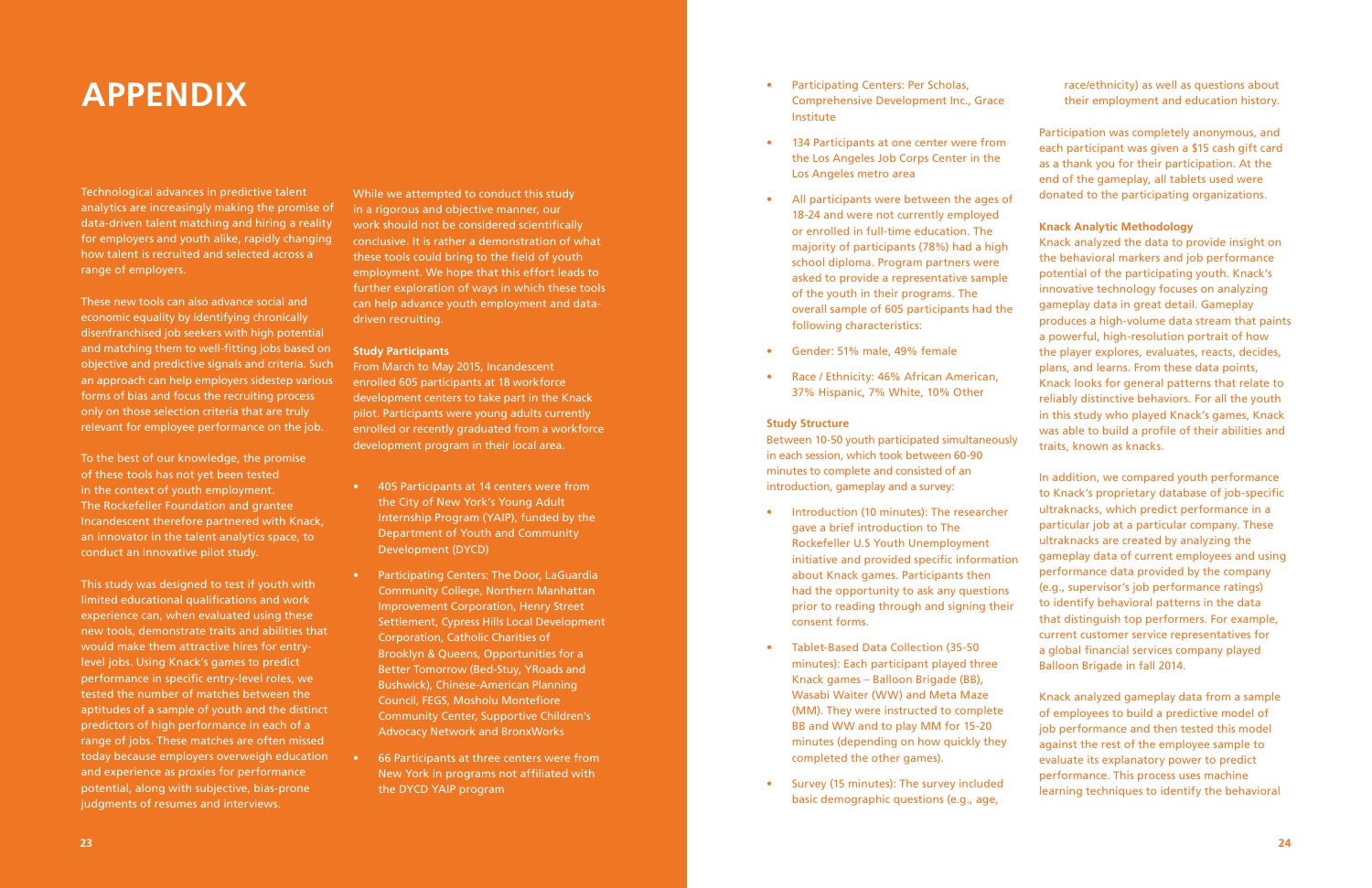patterns of high performers that separate ther from low performers, while ignoring patterns that high and low performers have in common or that only single out individuals.

Ultraknacks are designed to help companies identify prospective employees with similar high-performance potential in populations beyond current job holders. Thus, the models need to be generalizable and to provide unbiased predictions of potential. Knack uses a rigorous vetting process for all models, testing and confirming accuracy in large and diverse groups of people to ensure there is no advantage to experienced gamers or individual based on gender, ethnicity, or age. Knack uses multiple methods to ensure this outcome:

To revisit the customer service ultraknack, Knack did an extensive study of its performanc in protected demographic groups based on ethnicity, age, and gender. Various tests for adverse impact, including the two most commonly cited as industry standards (80% rul and 2 standard deviation rule), were conducted for each group:<br>
• 80% rule: Is the pass rate of a protected

- Knack's games are designed for a casual user: even inexperienced players can learn how to play the games in seconds
- Knack builds models using diverse populations, and as a result they are explicitly forcing the models to ignore behavioral signals that map to these demographic factors or gaming experience
- Knack double-checks whether bias exists in the knack results to ensure the algorithms use only behavioral signals that predict outcomes accurately for everyone

group less than 80% of that of the nonprotected group?

| Two standard deviation rule (Fisher's exact<br>test): Is the protected group's pass rate<br>more than two standard deviations lower<br>than that of the non-protected group?                                                                                                                                                                                                                                                                                                                                                                                                                                                    |
|---------------------------------------------------------------------------------------------------------------------------------------------------------------------------------------------------------------------------------------------------------------------------------------------------------------------------------------------------------------------------------------------------------------------------------------------------------------------------------------------------------------------------------------------------------------------------------------------------------------------------------|
| Two-sample difference in means (2-sample<br>T-test): Is the mean ultraknack score of a<br>protected group significantly less than the<br>mean score of the non-protected group?                                                                                                                                                                                                                                                                                                                                                                                                                                                 |
| All of these tests revealed no underlying bias<br>or adverse impact on protected groups for the<br>customer service ultraknack model.                                                                                                                                                                                                                                                                                                                                                                                                                                                                                           |
| For the youth in this study, Knack used four<br>ultraknack models that had already been created:                                                                                                                                                                                                                                                                                                                                                                                                                                                                                                                                |
| <b>Customer Service: Customer-facing service</b><br>representatives at a global financial<br>services company                                                                                                                                                                                                                                                                                                                                                                                                                                                                                                                   |
| <b>Claims Processor: Back-office functions for</b><br>insurance operations at a global financial<br>services company                                                                                                                                                                                                                                                                                                                                                                                                                                                                                                            |
| <b>Restaurant Servicer: Customer-facing role</b><br>in a California restaurant chain operator                                                                                                                                                                                                                                                                                                                                                                                                                                                                                                                                   |
| Financial Analyst: Higher-skill job requiring<br>financial data analysis for a global<br>insurance company                                                                                                                                                                                                                                                                                                                                                                                                                                                                                                                      |
| Youth were given a score from 0 to 100 on<br>each of the four ultraknack models, where<br>the higher the score the greater the potential<br>to be a high performer in each of these<br>roles. We then compared the youth scores to<br>the employee populations used to create the<br>ultraknacks, allowing us to determine how<br>many youth scored above the average score of<br>the entire employee population or above the<br>average score of the high-performing employee<br>population. These two score markers are often<br>used by Knack's customers when evaluating<br>ultraknack scores during the hiring process, so |





**Figure 9. Screenshots of the three Knack games used in this study**